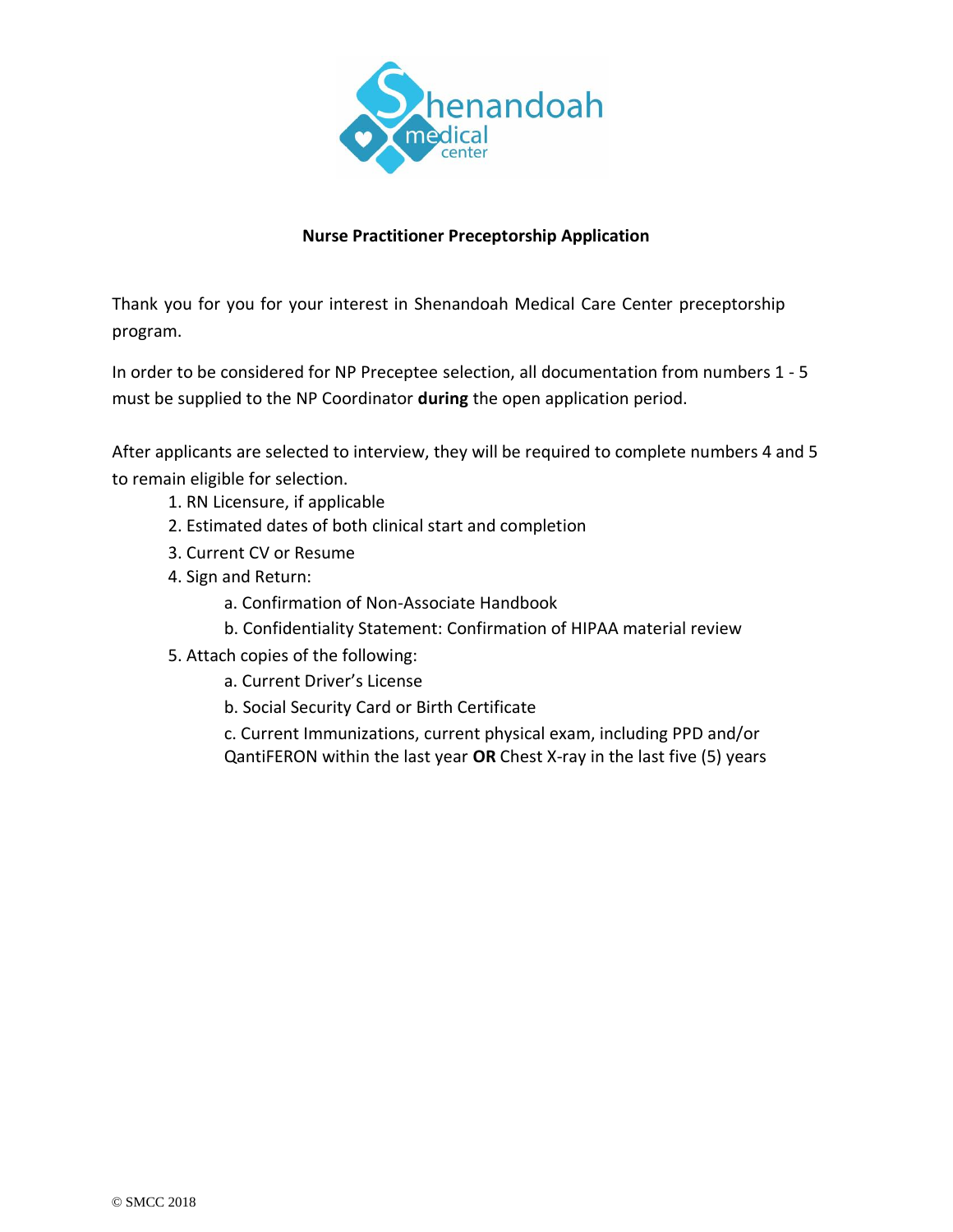

# **NP Graduate Profile**

| <b>Personal / Social</b>                                        |                                                                                               |
|-----------------------------------------------------------------|-----------------------------------------------------------------------------------------------|
|                                                                 |                                                                                               |
|                                                                 |                                                                                               |
| Emergency Contact Relationship: _________________               |                                                                                               |
|                                                                 | Do you have any physical/medical limitations or medical problems which the SMCC Provider      |
| Network should be aware? N______ Y_____ If yes, please specify: |                                                                                               |
|                                                                 |                                                                                               |
| <b>Education</b>                                                |                                                                                               |
|                                                                 |                                                                                               |
|                                                                 |                                                                                               |
|                                                                 |                                                                                               |
|                                                                 |                                                                                               |
|                                                                 |                                                                                               |
|                                                                 | Hours Needed to fulfill clinical experience requirements: (Include acceptable practice types) |
|                                                                 |                                                                                               |
|                                                                 |                                                                                               |
|                                                                 | Dates Needed: _____________________Area/# of Hours: ____________________________              |
|                                                                 |                                                                                               |
|                                                                 |                                                                                               |
|                                                                 | Total Hours Needed: _________                                                                 |
| <b>Previous RN Experience(s)</b>                                |                                                                                               |
|                                                                 |                                                                                               |
|                                                                 |                                                                                               |